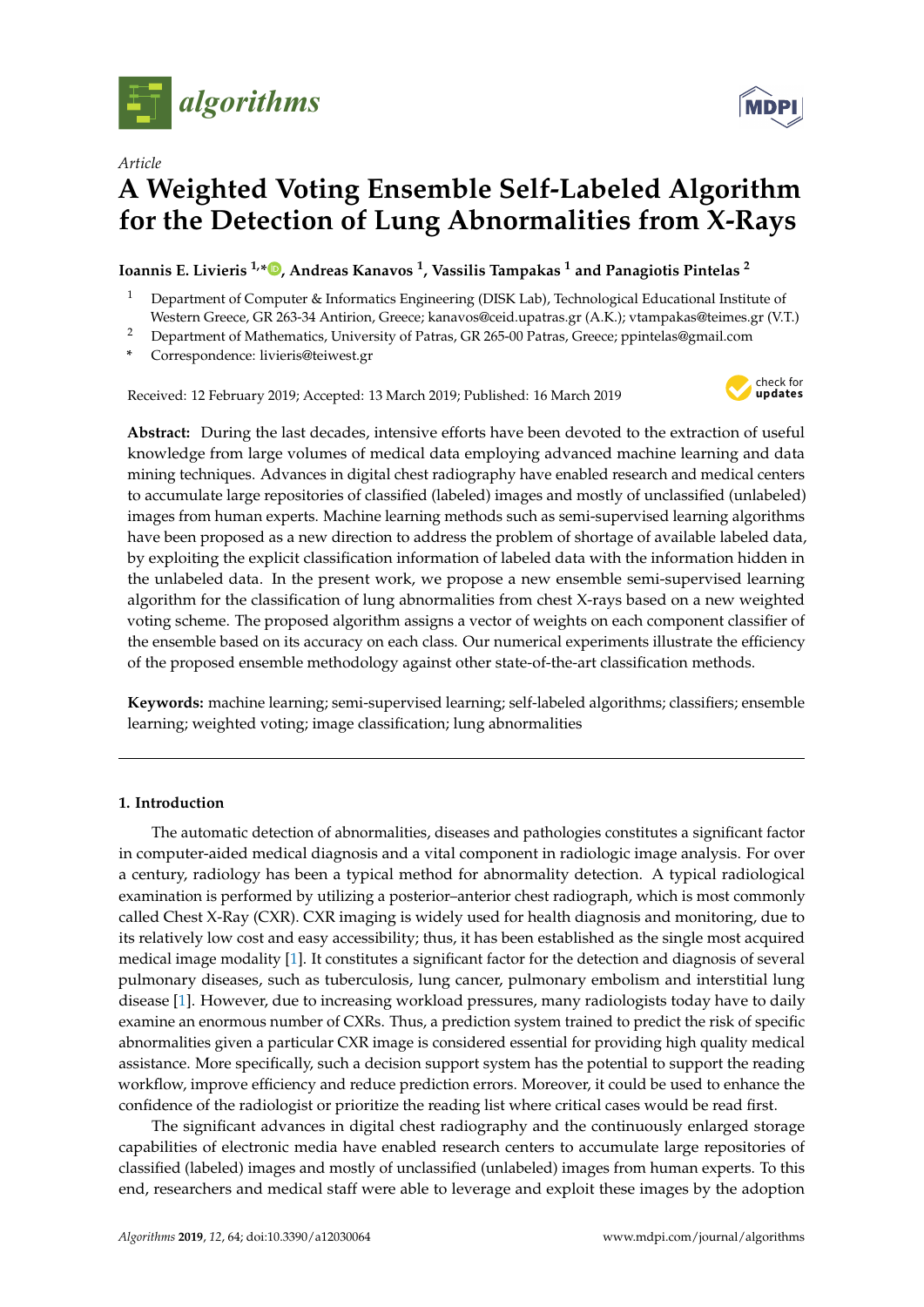of machine learning and data mining techniques for the development of intelligent computational systems in order to extract useful and valuable information. As a result, the areas of biomedical research and diagnostic medicine have been dramatically transformed, from rather qualitative sciences which were based on observations of whole organisms to more quantitative sciences which are now based on the extraction of useful knowledge from a large amount of data [\[2\]](#page-12-1).

Nevertheless, distinguishing the various chest abnormalities from CXRs is a rather challenging task, not only for a prediction model but even for an human expert. The progress in the field has been hampered by the lack of available labeled images for efficiently training a powerful and accurate supervised classification model. Moreover, the process of correctly labeling new unlabeled CXRs usually incurs monetary costs and high time since it constitutes a long and complicated process and requires the efforts of specialized personnel and expert physicians.

Semi-Supervised Learning (SSL) algorithms have been proposed as a new direction to address the problem of shortage of available labeled data, comprising characteristics of both supervised and unsupervised learning algorithms. These algorithms efficiently develop powerful classifiers by meaningfully relating the explicit classification information of labeled data with the information hidden in the unlabeled data [\[3](#page-12-2)[,4\]](#page-12-3). Self-labeled algorithms probably constitute the most popular class of SSL algorithms due to their simplicity of implementation, their wrapper-based philosophy and good classification performance [\[2,](#page-12-1)[5](#page-12-4)[–8\]](#page-12-5). This class of algorithms exploits a large amount of unlabeled data via a self-learning process based on supervised learners. In other words, they perform an iterative procedure, enriching the initial labeled data, based on the assumption that their own predictions tend to be correct.

Recently, Triguero et al. [\[9\]](#page-12-6) proposed an in-depth taxonomy based on the main characteristics presented in them and conducted a comprehensive research of their classification efficacy on several datasets. Generally, self-labeled algorithm can be classified in two main groups: *Self-training* and *Co-training*. In the original Self-training [\[10\]](#page-12-7), a single classifier is iteratively trained on an enlarged labeled dataset with its most confident predictions on unlabeled data while in Co-training [\[11\]](#page-12-8), two classifiers are separately trained utilizing two different views on a labeled dataset and then each classifier augments the labeled data of the other with its most confident predictions on unlabeled data. Along this line, several self-labeled algorithms have been proposed in the literature, while some of them exploit ensemble methodologies and techniques.

Democratic-Co learning [\[12\]](#page-12-9) is based on an ensemble philosophy since it uses three independent classifiers following a majority voting and a confidence measurement strategy for predicting the values of unlabeled examples. Tri-training algorithm [\[13\]](#page-13-0) utilizes a bagging ensemble of three classifiers which are trained on data subsets generated through bootstrap sampling from the original labeled set and teach each other using on majority voting strategy. Co-Forest [\[14\]](#page-13-1) utilizes bootstrap sample data from the labeled set in order to train Random trees. At each iteration, each random tree is reconstructed by newly selected unlabeled instances for its concomitant ensemble, utilizing a majority voting technique. Co-Bagging [\[15\]](#page-13-2) trains multiple base classifiers on bootstrap data created by random resampling with replacement from the training set. Each bootstrap sample contains about 2/3 of the original training set, where each example can appear multiple times. Recently, a new approach has been given by Livieris et al. [\[2](#page-12-1)[,8,](#page-12-5)[16,](#page-13-3)[17\]](#page-13-4) and Livieris [\[18\]](#page-13-5) in which some ensemble self-labeled algorithms are proposed based on voting schemes. The proposed algorithms exploit the individual predictions of the most efficient and frequently used self-labeled algorithms using simple voting methodologies.

Motivated by these works, we propose a new semi-supervised self-labeled algorithm which is based on a sophisticated ensemble philosophy. The proposed algorithm exploits the individual predictions of self-labeled algorithms, using a new weighted voting methodology. The proposed weighted strategy assigns weights on each component classifier of the ensemble based on its accuracy on each class. Our main aim is to measure the effectiveness of our weighted voting ensemble scheme over the majority voting ensembles, using identical component classifiers in all cases. On top of that, we want to verify that powerful classification models could be developed by the adaptation of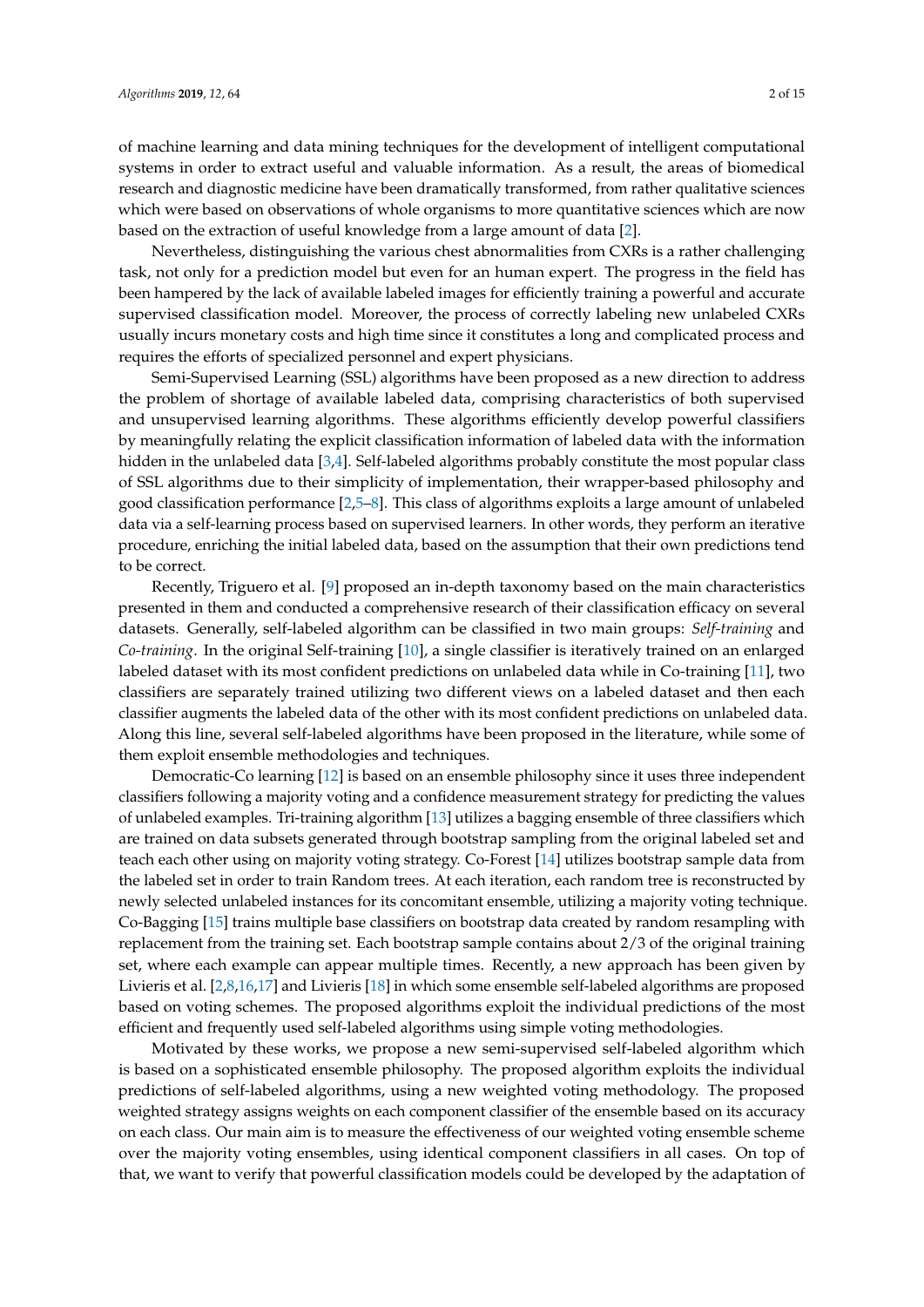advanced ensemble methodologies in the SSL framework. Our preliminary numerical experiments prove the efficiency and the classification accuracy of the proposed algorithm, demonstrating that reliable prediction models could be developed by incorporating ensemble methodologies in the semi-supervised framework.

The remainder of this paper is organized as follows: Section [2](#page-2-0) presents a brief survey of recent studies concerning the application of machine learning for the detection of lung abnormalities from X-rays. Section [3](#page-3-0) presents a detailed description of the proposed weighted voting scheme and ensemble algorithm. Section [4](#page-6-0) presents a series of experiments carried out in order to examine and evaluate the accuracy of the proposed algorithm against the most popular self-labeled classification algorithms. Finally, Section [5](#page-11-0) discusses the conclusions and some research topics for future work.

#### <span id="page-2-0"></span>**2. Related Work**

The significance of medical imaging for the diagnosis of diseases has been established for the treatment of chest pathologies and their early detection. During the last decades, the advances of digital technology and chest radiography as well as the rapid development of digital image retrieval have renewed the progress in new technologies for the diagnosis of lung abnormalities. More specifically, research has been focused on the development of Computer-Aided Diagnostic (CAD) models for abnormality detection in order to assist medical staff. Along this line, a variety of methodologies have been proposed based on machine learning techniques, aiming on classifying and/or detecting abnormalities in patients' medical images. A number of studies have been carried out in recent years; some useful outcomes of them are briefly presented below.

Jaeger et al. [\[19\]](#page-13-6) proposed a CAD system for tuberculosis in conventional posteroanterior chest radiographs. Their proposed model initially utilizes a graph cut segmentation method to extract the lung region from the CXRs and then a set of texture and shape features in the lung region is computed in order to classify the patient as normal or abnormal. Their extensive numerical experiments on two real-world datasets illustrated the efficiency of the proposed CAD system for tuberculosis screening, achieving higher performance compared to that of human readings.

Melendez et al. [\[20\]](#page-13-7) recommend a novel CAD system for detecting tuberculosis on chest X-rays based on multiple-instance learning. Their proposed system is based on the idea of utilizing probability estimations, instead of the sign of a decision function, to guide the multiple-instance learning process. Furthermore, an advantage of their method is that it does not require labeling of each feature sample during the training process but only a global class label characterizing a group of samples.

Alam et al. [\[21\]](#page-13-8) utilized a multi-class support vector machine classifier and developed an efficient lung cancer detection and prediction model. The image enhancement and image segmentation have been done independently in every stage of the classification process. Image scaling, color space transformation and contrast enhancement have been utilized for image enhancement while threshold and marker-controlled watershed have been utilized for segmentation. In the sequel, the support vector machine classifier categorizes a set of textural features extracted from the separated regions of interest. Based on their numerical experiments, the authors concluded that the proposed algorithm can efficiently detect a cancer-affected cell and its corresponding stage such as initial, middle, or final. Furthermore, in case no cancer-affected cell is found in the input image then it checks the probability of lung cancer.

In more recent works, Madani [\[22\]](#page-13-9) focused on the detection of abnormalities in chest X-ray images, having available only a fairly small size dataset of annotated images. Their proposed method deals with both problems of labeled data scarcity and data domain overfitting, by utilizing Generative Adversarial Networks (GAN) in a SSL architecture. In general, GAN utilize two networks: a generator which seeks to create as realistic images as possible and a discriminator which seeks to distinguish between real data and generated data. Next, these networks are involved in a minimax game to find the Nash equilibrium between them. Based on their experiments, the author concluded that the annotation effort is reduced considerably to achieve similar performance through supervised training techniques.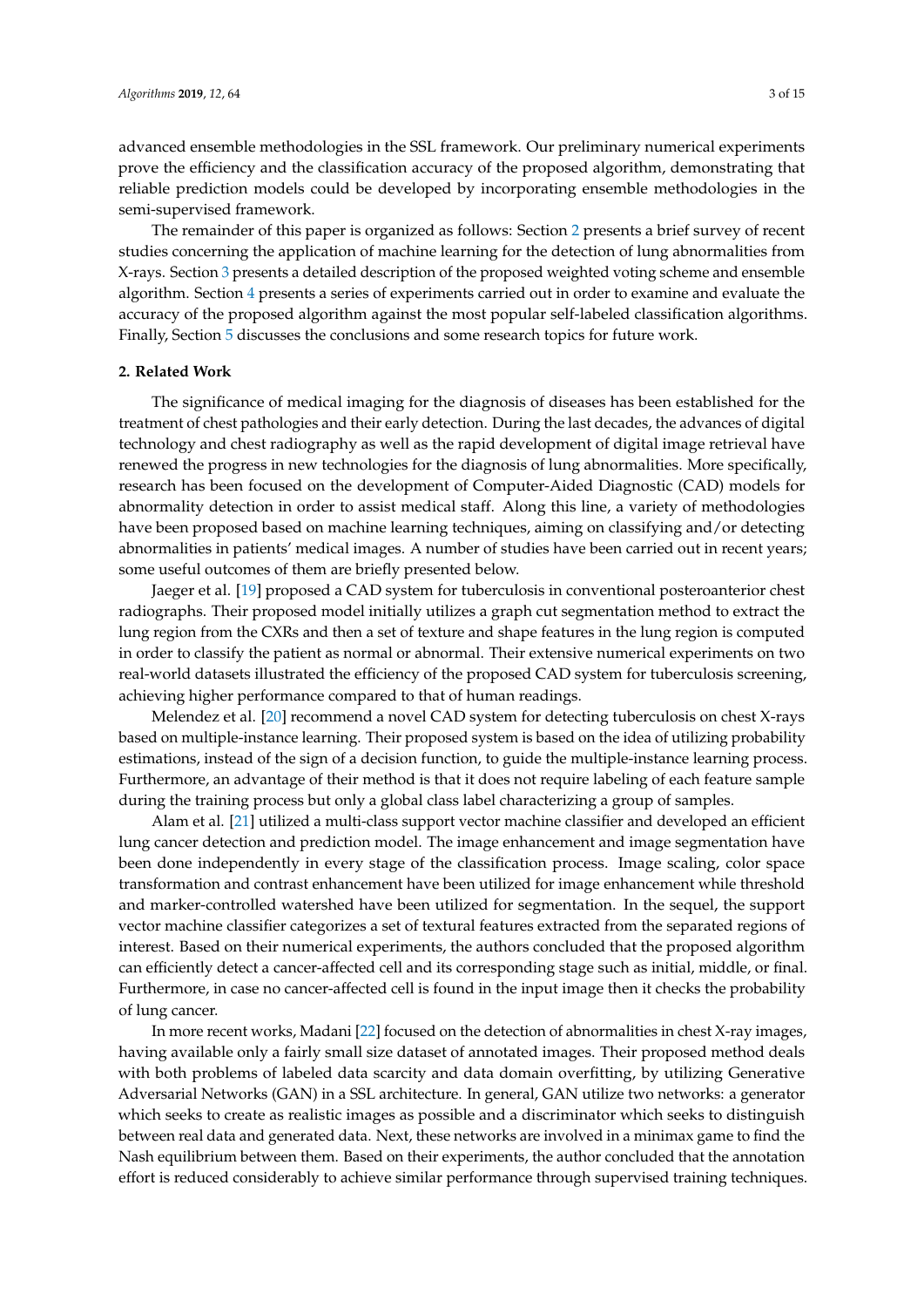In [\[2\]](#page-12-1), Livieris et al. evaluated the classification efficacy of an ensemble SSL algorithm, called CST-Voting, for CXR classification of tuberculosis. The proposed algorithm combines the individual predictions of three efficient self-labeled algorithms i.e., Co-training, Self-training and Tri-training using a simple majority voting methodology. The authors presented some interesting results, illustrating the efficiency of the proposed algorithm against several classical algorithms. Additionally, their experiments lead them to the conclusion that reliable and robust prediction models could be developed utilizing a few labeled and many unlabeled data. In [\[16\]](#page-13-3) the authors extended the previous work and proposed DTCo algorithm for the classification of X-rays. The proposed ensemble algorithm exploits the predictions of Democratic-Co learning, Tri-training and Co-Bagging utilizing a maximum-probability voting scheme. Along this line, Livieris et al. [\[17\]](#page-13-4) proposed EnSL algorithm which constitutes a generalized scheme of the previous works. More specifically, EnSL constitutes a majority voting scheme of *N* self-labeled algorithms. Their preliminary numerical experiments demonstrated that robust classification models could be developed by the adaptation of ensemble methodologies in the SSL framework.

Guan and Huang [\[23\]](#page-13-10) considered the problem of multi-label thorax disease classification on chest X-ray images by proposing a Category-wise Residual Attention Learning (CRAL) framework. CRAL predicts the presence of multiple pathologies in a class-specific attentive view, aiming to suppress the obstacles of irrelevant classes by endowing small weights to the corresponding feature representation while the same time, the relevant features would be strengthened by assigning larger weights. More analytically, their proposed framework consists of two modules: feature embedding module and attention learning module. The feature embedding module learns high-level features using a neural network classifier while the attention learning module focuses on exploring the assignment scheme of different categories. Based on their numerical experiments, the authors stated that their proposed methodology constitutes a new state of the art.

#### <span id="page-3-0"></span>**3. A New Weighted Voting Ensemble Self-Labeled Algorithm**

In this section, we present a detailed description of the proposed self-labeled algorithm, which is based on an ensemble philosophy, entitled Weighed voting Ensemble Self-Labeled (WvEnSL) algorithm.

Generally, the generation of an ensemble of classifiers considers mainly two steps: *Selection* and *Combination*. The selection of the component classifiers is considered essential for the efficiency of the ensemble and the key point for its efficacy is based on their diversity and their accuracy; while the combination of the individual classifiers' predictions takes place through several techniques with different philosophy [\[24,](#page-13-11)[25\]](#page-13-12).

By taking these into consideration, the proposed algorithm is based on the idea of selecting a set  $C = (C_1, C_2, \ldots, C_N)$  of *N* self-labeled classifiers by applying different algorithms (with heterogeneous model representations) to a single dataset and the combination of their individual predictions takes place through a new weighted voting methodology. It is worth noticing that weighted voting is a commonly used strategy for combining predictions in pairwise classification in which the classifiers are not treated equally. Each classifier is evaluated on a evaluation set *D* and associated with a coefficient (weight), usually proportional to its classification accuracy.

Let us consider a dataset *D* with *M* classes, which is utilized for the evaluation of each component classifier. More specifically, the performance of each classifier  $C_i$ , with  $i = 1, 2, ..., N$  is evaluated on *D* and a  $N \times M$  matrix *W* is defined, as follows

$$
W = \left[ \begin{array}{cccc} w_{1,1} & w_{1,2} & \dots & w_{1,M} \\ w_{2,1} & w_{2,2} & \dots & w_{2,M} \\ \vdots & \vdots & \ddots & \vdots \\ w_{N,1} & w_{N,2} & \dots & w_{N,M} \end{array} \right]
$$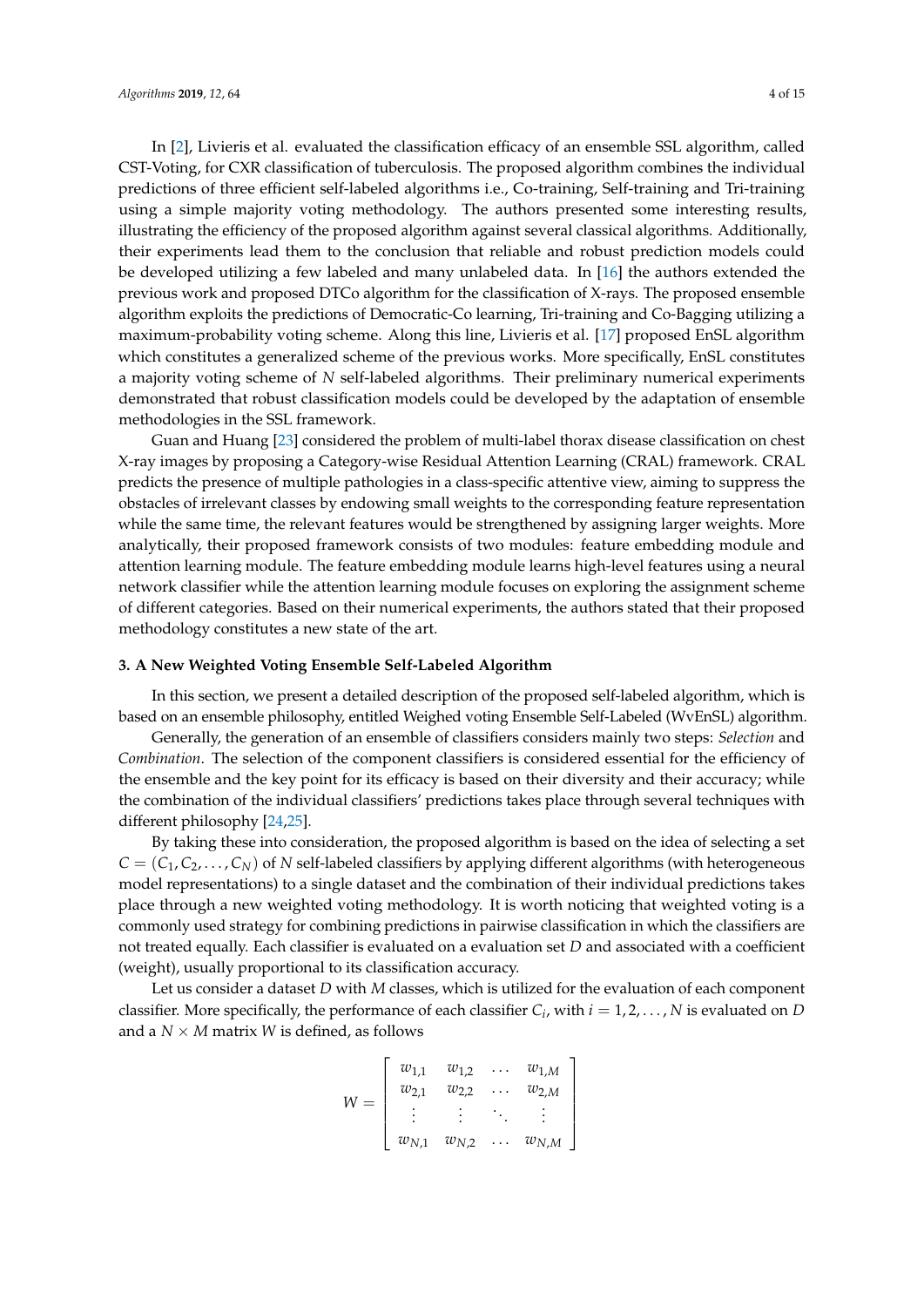where each element  $w_{i,j}$  is defined by

<span id="page-4-0"></span>
$$
w_{i,j} = \frac{2p_j^{(C_i)}}{|D_j| + p_j^{(C_i)} + q_j^{(C_i)}},\tag{1}
$$

where  $D_j$  is the set of instances of the dataset belonging to the class *j*,  $p_j^{(C_i)}$  $j^{(C_i)}$  are the number of correct predictions of classifier  $C_i$  on  $D_j$  and  $q_i^{(C_i)}$  $j^{(c_i)}$  are the number of incorrect predictions of  $C_i$  that an instance belongs to class *j*. Clearly, each weight *wi*,*<sup>j</sup>* is the *F*1-score of classifier *C<sup>i</sup>* for *j* class [\[26\]](#page-13-13). The rationale behind [\(1\)](#page-4-0) is to measure the efficiency of each classifier, relative to each class *j* of the evaluation set *D*.

Subsequently, the class  $\hat{y}$  of each unknown instance  $x$  in the test set is computed by

$$
\hat{y} = \arg \max_{j} \sum_{i=1}^{N} w_{i,j} \chi_A(C_i(x) = j),
$$

where function arg max returns the value of index corresponding to the largest value from array,  $A = \{1, 2, \ldots, M\}$  is the set of unique class labels and  $\chi_A$  is the characteristic function which takes into account the prediction *j* ∈ *A* of a classifier *C<sup>i</sup>* on an instance *x* and creates a vector in which the *j* coordinate takes a value of one and the rest take the value of zero. At this point, it is worth mentioning that in our implementation we selected to evaluate the performance of each classifier of the ensemble on the initial training labeled set *L*.

A high-level description of the proposed framework is presented in Algorithm [1](#page-4-1) which consists of three phases: *Training*, *Evaluation* and *Weighted-Voting Prediction*. In the Training phase, the self-labeled algorithms, which constitute the ensemble are trained utilizing the same labeled *L* and unlabeled dataset *U* (Steps 1–3). Subsequently, in the Evaluation phase, the trained classifiers are evaluated using the training set *L* in order to calculate the weight matrix *W* (Steps 4–9). Finally, in the Weighted-Voting Prediction phase, the final hypothesis on each unlabeled example *x* of the test set combines the individual predictions of self-labeled algorithms utilizing the proposed weighted voting methodology (Steps 10–15). An overview of the proposed WvEnSL is depicted in Figure [1.](#page-5-0)

<span id="page-4-1"></span>

| <b>Algorithm 1: WyEnSL</b> |                                                                                               |  |  |  |  |  |  |  |  |
|----------------------------|-----------------------------------------------------------------------------------------------|--|--|--|--|--|--|--|--|
|                            | <b>Input:</b> $L - Set$ of labeled instances (Training labeled set).                          |  |  |  |  |  |  |  |  |
|                            | $U$ – Set of unlabeled instances (Training unlabeled set).                                    |  |  |  |  |  |  |  |  |
|                            | $T$ – Set of unlabeled test instances (Testing set).                                          |  |  |  |  |  |  |  |  |
|                            | $D$ – Set of instances for evaluation (Evaluation set).                                       |  |  |  |  |  |  |  |  |
|                            | $C = (C_1, C_2, \dots, C_N)$ – Set of self-labeled classifiers which constitute the ensemble. |  |  |  |  |  |  |  |  |
|                            |                                                                                               |  |  |  |  |  |  |  |  |

**Output:** The labels of instances in the testing set.

/\* Phase I: Training \*/ **Step 1:** for  $i = 1$  to  $N$  do **Step 2**: Train *C<sup>i</sup>* using the labeled *L* and the unlabeled dataset *U*. **Step 3**: **end for** /\* Phase II: Evaluation \*/ **Step 4: for**  $i = 1$  **to**  $N$  **do Step 5**: Apply *C<sup>i</sup>* on the evaluation set *D*.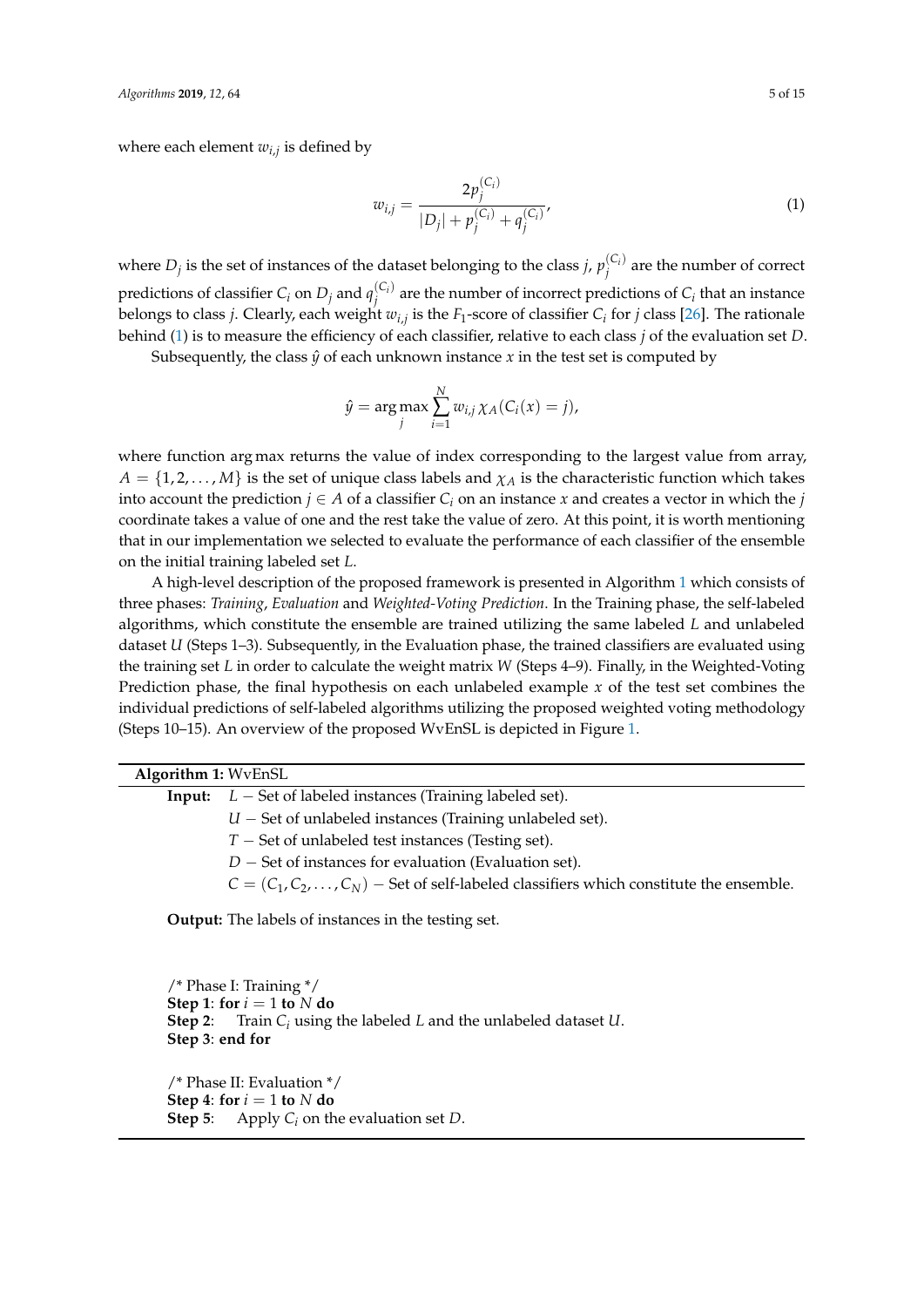**Step 6: for**  $\overline{j} = 1$  **to**  $\overline{M}$  **do Step 7**: Calculate the weight  $w_{i,j} =$  $2p_i^{(C_i)}$ *j*  $|D_j| + p_j^{(C_i)} + q_j^{(C_i)}$ *j* . **Step 8**: **end for Step 9**: **end for** /\* Phase III: Weighted-Voting Prediction \*/ **Step 10: for each**  $x \in T$  **do Step 11: for**  $i = 1$  **to**  $N$  **do**<br>**Step 12: Apply classifi-**Apply classifier  $C_i$  on  $x$ .<br>end for **Step 13:**<br>**Step 14:** Predict the label  $\hat{y}$  of *x* using  $\hat{y} = \arg \max$ *j N* ∑ *i*=1  $w_{i,j} \chi_A(C_i(x) = j).$ **Step 15**: **end for**

<span id="page-5-0"></span>

**Figure 1.** WvEnSL framework.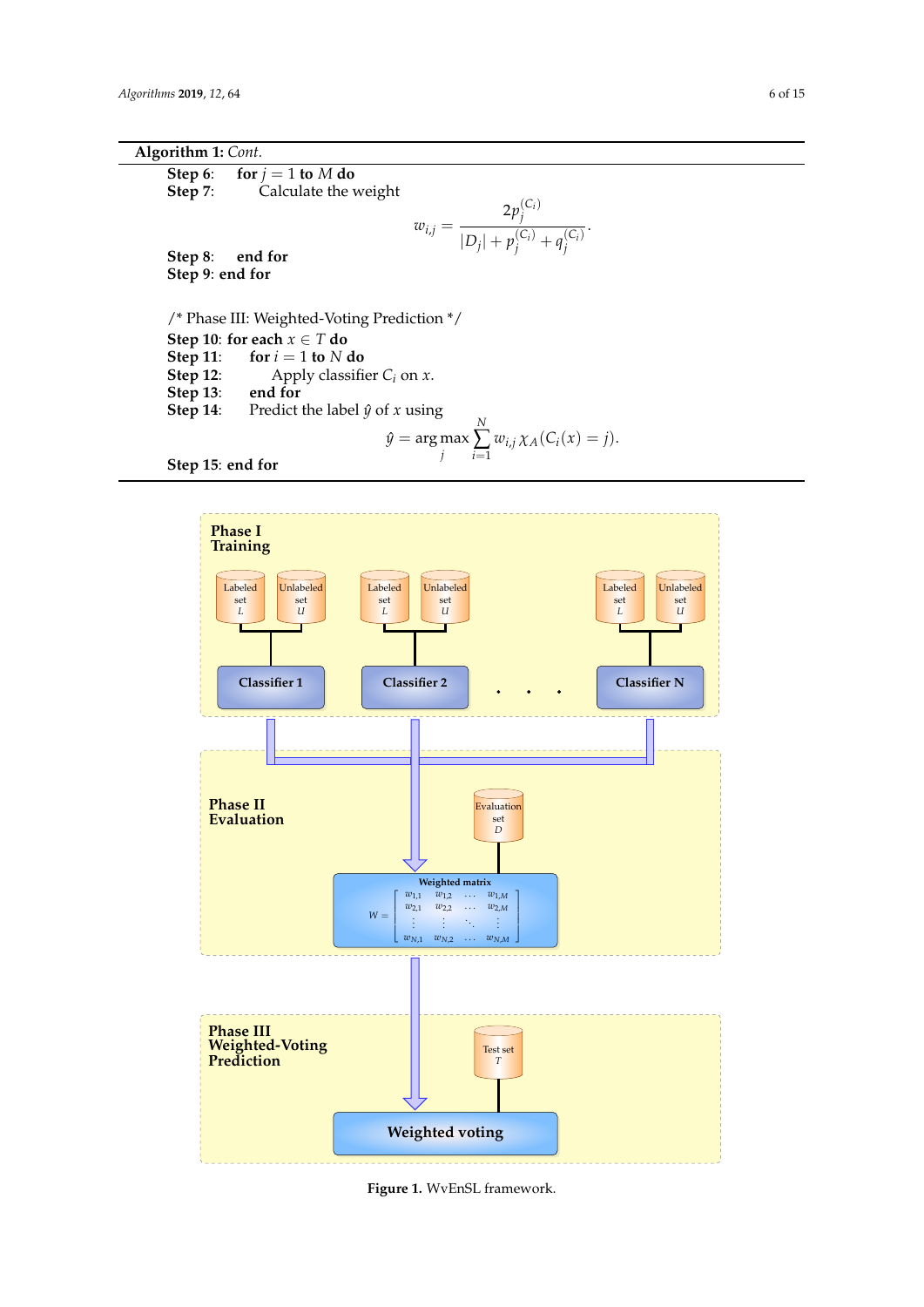#### <span id="page-6-0"></span>**4. Experimental Methodology**

In this section, we present a series of experiments in order to evaluate the performance of the proposed WvEnSL algorithm for X-ray classification against the most efficient ensemble self-labeled algorithms i.e., CST-Voting, DTCo and EnSL which utilize simple voting methodologies. The implementation code was written in JAVA, making use of the WEKA 3.9 Machine Learning Toolkit [\[27\]](#page-13-14).

The performance of the classification algorithms is evaluated using the following performance metrics: *F*-measure (*F*1) and Accuracy (*Acc*). It is worth mentioning that *F*<sup>1</sup> consists of a harmonic mean of precision and recall while Accuracy is the ratio of correct predictions of a classifier.

#### *4.1. Datasets*

The compared classification algorithms were evaluated utilizing the chest X-ray (Pneumonia) dataset, the Shenzhen lung mask (Tuberculosis) dataset and the CT Medical images dataset.

- *Chest X-ray (Pneumonia) dataset*: The dataset contains 5830 chest X-ray images (anterior-posterior) which were selected from retrospective cohorts of pediatric patients of one to five years old from Guangzhou Women and Children's Medical Center, Guangzhou. All chest X-ray imaging was performed as part of patients' routine clinical care. For the analysis of chest X-ray images, all chest radiographs were initially screened for quality control by removing all low quality or unreadable scans. The diagnoses for the images were then graded by two expert physicians before being cleared for training the artificial intelligence system. In order to account for any grading errors, the evaluation set was also checked by a third expert. The dataset was partitioned into two sets (training/testing). The training set consisting of 5216 examples (1341 normal, 3875 pneumonia) and the testing set with 624 examples (234 normal, 390 pneumonia) as in [\[28\]](#page-13-15).
- *Shenzhen lung mask (Tuberculosis) dataset*: Shenzhen Hospital is one of the largest hospitals in China for infectious diseases with a focus both on their prevention, as well as treatment. The X-rays were collected within a one-month period, mostly in September 2012, as a part of the daily routine, using a Philips DR Digital Diagnost system. The dataset was constructed by manually-segmented lung masks for the Shenzhen Hospital X-ray set as presented in [\[29\]](#page-13-16). These segmented lung masks were originally utilized for the description of the lung segmentation technique in combination with lossless and lossy data augmentation. The segmentation masks for the Shenzhen Hospital X-ray set were manually prepared by students and teachers of the Computer Engineering Department, Faculty of Informatics and Computer Engineering, National Technical University of Ukraine "Igor Sikorsky Kyiv Polytechnic Institute" [\[29\]](#page-13-16). The set contained 279 normal CXRs and 287 abnormal ones with tuberculosis. All classification algorithms were evaluated using the stratified ten-fold cross-validation.
- *CT Medical images dataset*: This data collectioncontains 100 images [\[30\]](#page-13-17) which constitute part of a much larger effort, focused on connecting cancer phenotypes to genotypes by providing clinical images matched to subjects from *the cancer genome Atlas* [\[31\]](#page-13-18). The images consist of the middle slice of all Computed Tomography (CT) images taken from 69 different patients. The dataset is designed to allow different methods to be evaluated for examining the trends in CT image data associated with using contrast and patient age. The basic idea is to identify image textures, statistical patterns and features correlating strongly with these traits and possibly build simple tools for automatically classifying these images when they have been misclassified (or finding outliers which could be suspicious cases, bad measurements, or poorly calibrated machines). All classification algorithms were evaluated using the stratified ten-fold cross-validation.

The training partition was randomly divided into labeled and unlabeled subsets. In order to study the influence of the amount of labeled data, four different ratios (*R*) of the training data were used: 10%, 20%, 30% and 40%. Using the recommendation established in [\[9](#page-12-6)[,32\]](#page-13-19) in the division process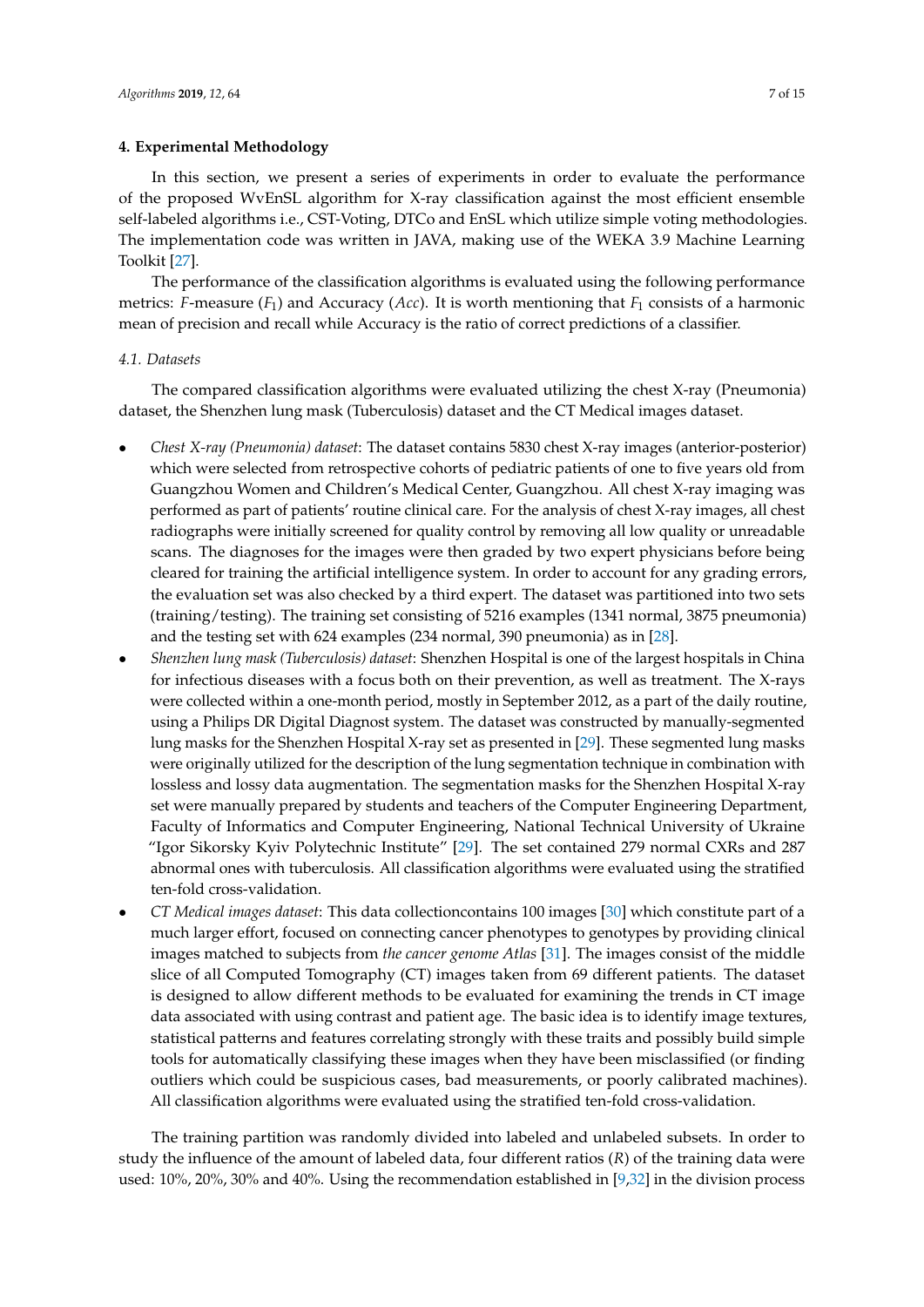we do not maintain the class proportion in the labeled and unlabeled sets since the main aim of semi-supervised classification is to exploit unlabeled data for better classification results. Hence, we use a random selection of examples that will be marked as labeled instances, and the class label of the rest of the instances will be removed. Furthermore, we ensure that every class has at least one representative instance.

#### *4.2. Performance Evaluation of WvEnSL against Ensemble Self-Labeled Algorithms*

Next, we focus our interest on the experimental analysis for evaluating the classification performance of WvEnSL algorithm against the ensemble self-labeled algorithms CST-Voting and DTCo, which utilize simple voting methodologies. It is worth noticing that our main goal is to measure the effectiveness of the proposed weighted voting strategy over the simple majority voting; therefore, we will compare ensembles using identical set of classifiers. This will eliminate the source of discrepancy originated from unequal classifiers. Thus, the difference in accuracy can solely be attributed to the difference of voting methodologies.

Furthermore, the base learners utilized in all self-labeled algorithms are the Sequential Minimum Optimization (SMO) [\[33\]](#page-13-20), the *C*4.5 decision tree algorithm [\[34\]](#page-13-21) and the *k*NN algorithm [\[35\]](#page-13-22) as in [\[2](#page-12-1)[,7](#page-12-10)[–9\]](#page-12-6), which probably constitute the most effective and popular machine learning algorithms for classification problems [\[36\]](#page-13-23).

- "CST-Voting (SMO)" stands for an ensemble of Co-training, Self-training and Tri-training with SMO as base learner using majority voting [\[2\]](#page-12-1).
- "WvEnSL<sub>1</sub> (SMO)" stands for Algorithm WvEnSL using the same components classifiers as CST-Voting (SMO).
- "CST-Voting (C4.5)" stands for an ensemble of Co-training, Self-training and Tri-training with C4.5 as base learner using majority voting [\[2\]](#page-12-1).
- "WvEnSL<sub>1</sub> (C4.5)" stands for Algorithm WvEnSL using the same components classifiers as CST-Voting (C4.5).
- "CST-Voting (*k*NN)" stands for an ensemble of Co-training, Self-training and Tri-training with *k*NN as base learner using majority voting [\[2\]](#page-12-1).
- "WvEnSL<sup>1</sup> (*k*NN)" stands for Algorithm WvEnSL using the same components classifiers as CST-Voting (*k*NN).
- "DTCo" stands for an ensemble of Democratic-Co learning, Tri-training and Co-Bagging with C4.5 as base learner using majority voting [\[16\]](#page-13-3).
- "WvEn $SL_2$ " stands for Algorithm WvEnSL using the same components classifiers as DTCo.
- "EnSL" stands for an ensemble of Self-training, Democratic-Co learning, Tri-training and Co-Bagging with C4.5 as base learner using majority voting [\[17\]](#page-13-4).
- "WvEnSL3" stands for Algorithm WvEnSL using the same components classifiers as EnSL.

The configuration parameters for all supervised classifiers and self-labeled algorithms, utilized in our experiments, are presented in Table [1.](#page-8-0)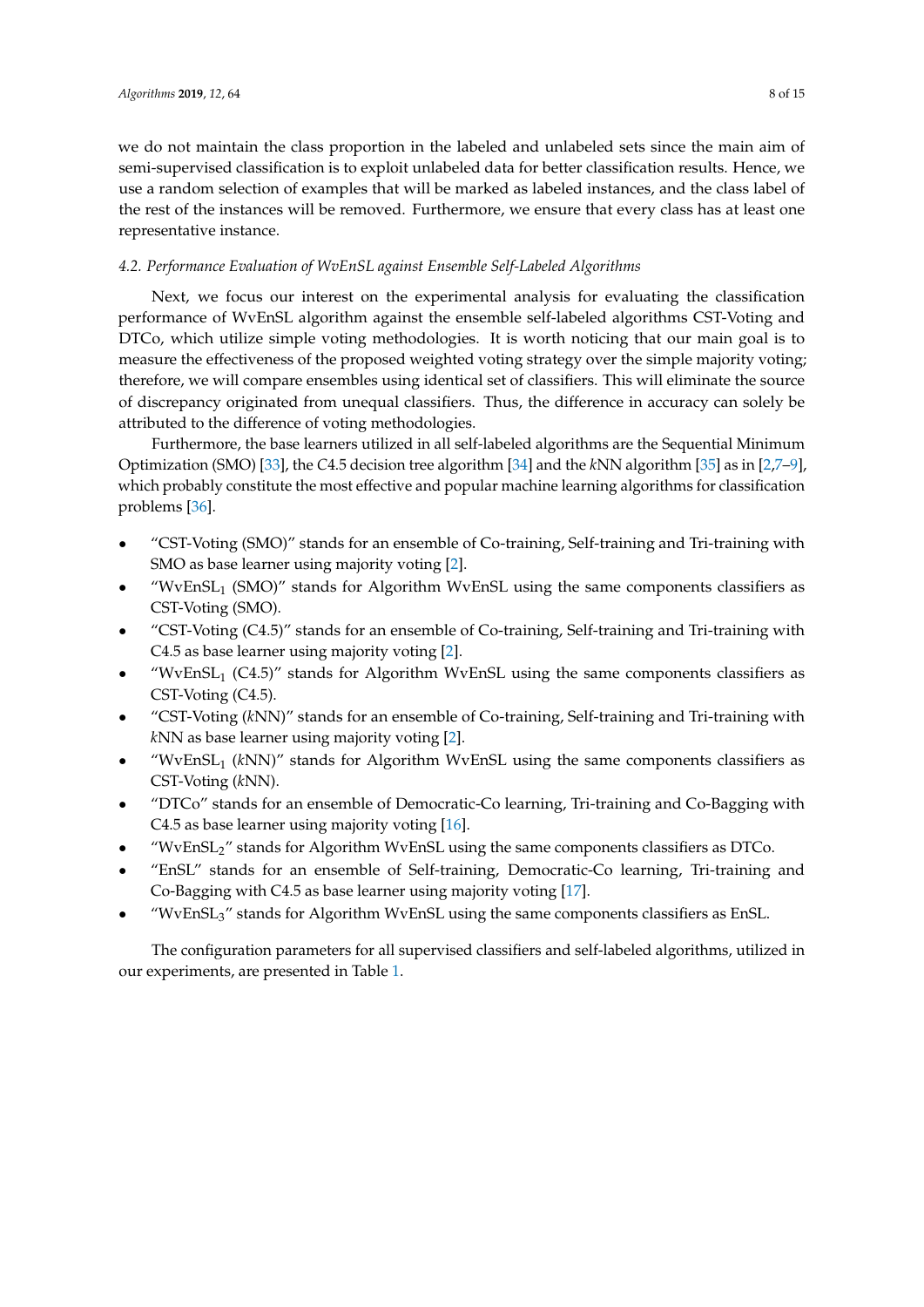| Algorithm        |                                    | <b>Parameters</b>                                                                                                                                          |
|------------------|------------------------------------|------------------------------------------------------------------------------------------------------------------------------------------------------------|
| <b>SMO</b>       | Supervised base learner            | $C = 1.0$ ,<br>Tolerance parameter $= 0.001$ ,<br>Pearson VII function-based kernel,<br>Epsilon = $1.0 \times 10^{-12}$ ,<br>Fit logistic models $=$ true. |
| C4.5             | Supervised base learner            | Confidence level: $c = 0.25$ ,<br>Minimum number of item-sets per leaf: $i = 2$ ,<br>Prune after the tree building.                                        |
| kNN              | Supervised base learner            | Number of neighbors $=$ 3,<br>Euclidean distance.                                                                                                          |
| Self-training    | Self-labeled (single classifier)   | $MaxIter = 40$ ,<br>$c = 95\%$ .                                                                                                                           |
| Co-training      | Self-labeled (multiple classifier) | $MaxIter = 40,$<br>Initial unlabeled $pool = 75$                                                                                                           |
| Tri-training     | Self-labeled (multiple classifier) | No parameters specified.                                                                                                                                   |
| Co-Bagging       | Self-labeled (multiple classifier) | Committee members $=$ 3.<br>Ensemble learning $=$ Bagging.                                                                                                 |
| Democratic-Co    | Self-labeled (multiple classifier) | Classifiers = $kNN$ , C4.5, NB.                                                                                                                            |
| CST-Voting       | Ensemble of self-labeled           | No parameters specified.                                                                                                                                   |
| DTC <sub>0</sub> | Ensemble of self-labeled           | No parameters specified.                                                                                                                                   |
| EnSL             | Ensemble of self-labeled           | No parameters specified.                                                                                                                                   |

<span id="page-8-0"></span>**Table 1.** Parameter specification for all the base learners and self-labeled methods used in the experimentation.

Tables [2–](#page-9-0)[4](#page-9-1) presents the performance of all ensemble self-labeled methods on Pneumonia dataset, Tuberculosis dataset and CT Medical dataset, respectively. Notice that the highest classification performance for each ensemble of classifiers and performance metric is highlighted in bold. The aggregated results showed that the new weighted voting strategy exploits the individual predictions of each component classifier more efficiently than the simple voting schemes, illustrating better classification performance.  $WvEnSL<sub>3</sub>$  exhibits the best performance, reporting the highest *F*<sub>1</sub>-score and accuracy, relative to all classification benchmarks and labeled ratio, followed by WvEnSL<sub>2</sub>. In more detail, WvEnSL<sub>3</sub> demonstrates 82.53-83.49%, 69.79-71.73% and 69-77% classification accuracy for Pneumonia dataset, Tuberculosis dataset and CT Medical dataset, respectively; while WvEnSL<sub>2</sub> reports 81.89–83.17%, 69.79–71.55% and 67–77%, in the same situations.

The statistical comparison of several classification algorithms over multiple datasets is fundamental in the area of machine learning and it is usually performed by means of a statistical test [\[2,](#page-12-1)[7](#page-12-10)[–9\]](#page-12-6). Since our motivation stems from the fact that we are interested in evaluating the rejection of the hypothesis that all the algorithms perform equally well for a given level based on their classification accuracy and highlighting the existence of significant differences between our proposed algorithm and the classical self-labeled algorithms, we utilized the non-parametric Friedman Aligned Ranking (FAR) [\[37\]](#page-14-0) test.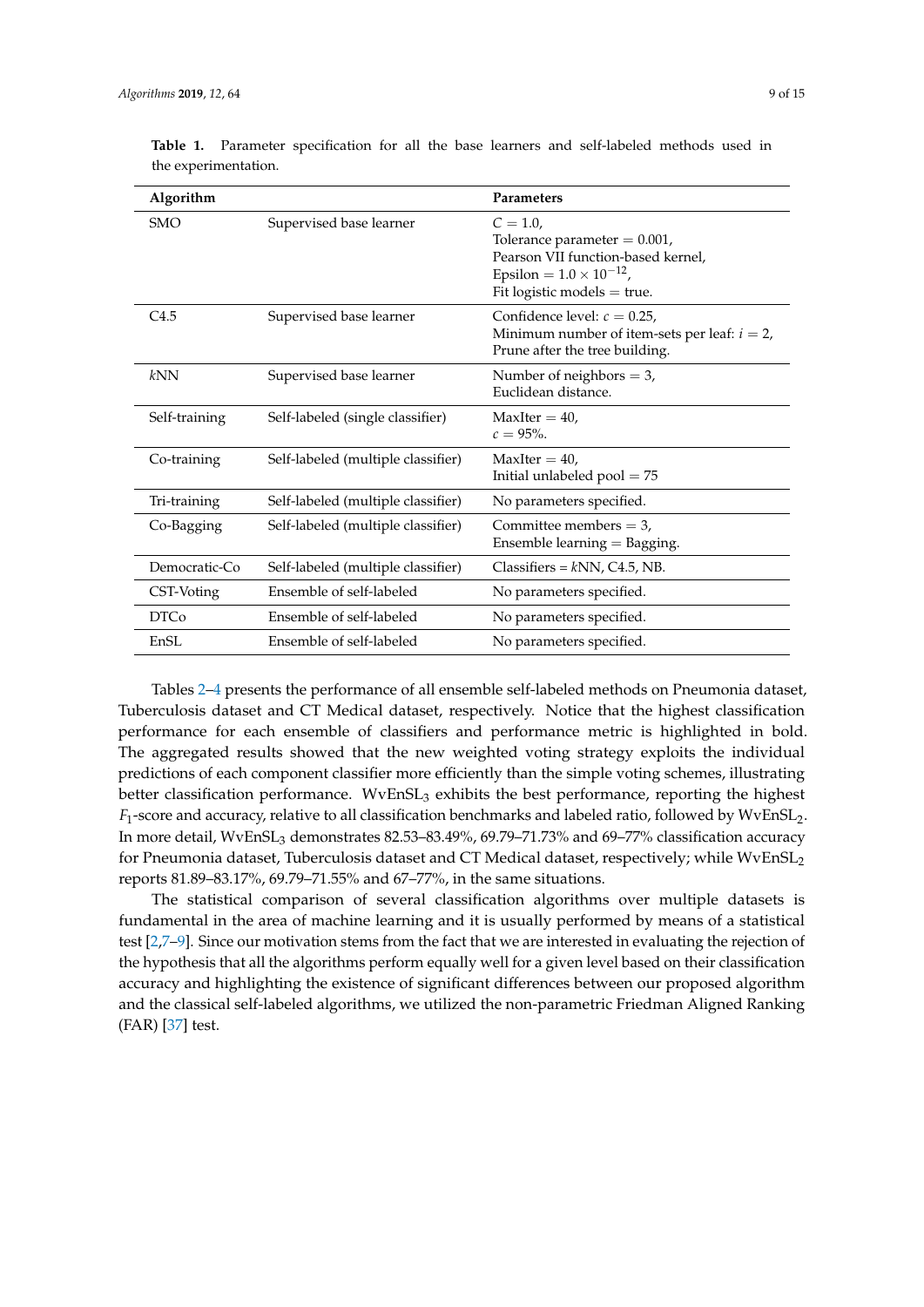|                            | Ratio = $10\%$ |        | $Ratio = 20\%$ |        | Ratio = $30\%$ |        | Ratio = $40\%$ |        |
|----------------------------|----------------|--------|----------------|--------|----------------|--------|----------------|--------|
| Algorithm                  | F <sub>1</sub> | Acc    | F <sub>1</sub> | Acc    | F <sub>1</sub> | Acc    | F <sub>1</sub> | Acc    |
| CST-Voting (SMO)           | 83.08%         | 75.32% | 83.26%         | 75.64% | 83.39%         | 75.80% | 83.39%         | 75.80% |
| $WvEnSL1$ (SMO)            | 83.39%         | 75.80% | 83.48%         | 75.96% | 83.76%         | 76.44% | 83.85%         | 76.60% |
| $CST- Voting (C4.5)$       | 85.52%         | 79.97% | 85.85%         | 80.45% | 86.68%         | 81.73% | 86.58%         | 81.57% |
| WvEnSL <sub>1</sub> (C4.5) | 85.65%         | 80.13% | 86.08%         | 80.77% | 86.78%         | 81.89% | 86.92%         | 82.05% |
| $CST- Voting (kNN)$        | 82.91%         | 75.48% | 83.09%         | 75.80% | 83.15%         | 75.96% | 83.73%         | 76.76% |
| $WvEnSL1$ (kNN)            | 83.63%         | 76.60% | 83.73%         | 76.76% | 83.95%         | 77.08% | 84.23%         | 77.56% |
| <b>DTCo</b>                | 86.79%         | 81.41% | 87.21%         | 82.05% | 87.21%         | 82.05% | 87.74%         | 82.85% |
| WvEnSL <sub>2</sub>        | 87.12%         | 81.89% | 87.44%         | 82.37% | 87.54%         | 82.53% | 87.97%         | 83.17% |
| EnSL                       | 87.19%         | 82.05% | 86.92%         | 81.57% | 87.34%         | 82.21% | 87.61%         | 82.69% |
| WyEnSL3                    | 87.51%         | 82.53% | 87.70%         | 82.69% | 88.23%         | 83.49% | 88.17%         | 83.49% |

<span id="page-9-0"></span>**Table 2.** Performance evaluation of WvEnSL against ensemble self-labeled algorithms for Pneumonia dataset.

**Table 3.** Performance evaluation of WvEnSL against ensemble self-labeled algorithms for Tuberculosis dataset.

| Algorithm                  | Ratio = $10\%$ |        | Ratio = $20\%$ |           | $Ratio = 30\%$ |        | Ratio = $40\%$ |        |
|----------------------------|----------------|--------|----------------|-----------|----------------|--------|----------------|--------|
|                            | F <sub>1</sub> | Acc    | F <sub>1</sub> | Acc       | F <sub>1</sub> | Acc    | F <sub>1</sub> | Acc    |
| CST-Voting (SMO)           | 69.27%         | 69.43% | 68.65%         | 68.37%    | 69.50%         | 69.61% | 70.42%         | 70.32% |
| WvEnSL <sub>1</sub> (SMO)  | 69.73%         | 69.79% | 69.73%         | 69.79%    | 70.32%         | 70.32% | 71.00%         | 70.85% |
| $CST- Voting (C4.5)$       | 66.67%         | 67.31% | 68.19%         | 68.02%    | 67.51%         | 68.20% | 69.52%         | 69.79% |
| WvEnSL <sub>1</sub> (C4.5) | 67.86%         | 68.20% | $69.26\%$      | $69.26\%$ | 69.63%         | 69.79% | 69.98%         | 70.14% |
| $CST- Voting (kNN)$        | 65.71%         | 66.08% | 66.43%         | 66.96%    | 68.21%         | 68.55% | 68.93%         | 69.26% |
| $WvEnSL1$ (kNN)            | 65.83%         | 66.25% | $67.14\%$      | 67.49%    | 68.57%         | 68.90% | 69.40%         | 69.61% |
| DTCo                       | 69.73%         | 69.79% | 69.96%         | 69.96%    | 71.45%         | 71.20% | 71.80%         | 71.55% |
| WyEnSL <sub>2</sub>        | 69.73%         | 69.79% | 70.19%         | 70.14%    | 71.58%         | 71.38% | 71.80%         | 71.55% |
| EnSL                       | 69.73%         | 69.79% | $69.96\%$      | 69.96%    | 71.00%         | 70.85% | 71.58%         | 71.38% |
| WvEnSL <sub>3</sub>        | 69.73%         | 69.79% | 70.19%         | 70.14%    | 71.58%         | 71.38% | 72.03%         | 71.73% |

<span id="page-9-1"></span>**Table 4.** Performance evaluation of WvEnSL against ensemble self-labeled algorithms for CT Medical dataset.

| Algorithm                  | Ratio = $10\%$ |        | $Ratio = 20\%$ |           | Ratio = $30\%$ |        | Ratio = $40\%$ |        |
|----------------------------|----------------|--------|----------------|-----------|----------------|--------|----------------|--------|
|                            | F <sub>1</sub> | Acc    | $F_1$          | Acc       | F <sub>1</sub> | Acc    | $F_1$          | Acc    |
| CST-Voting (SMO)           | 66.67%         | 66.00% | 70.00%         | 70.00%    | 73.08%         | 72.00% | 75.00%         | 74.00% |
| $WvEnSL1$ (SMO)            | 68.00%         | 68.00% | 71.29%         | 71.00%    | 73.79%         | 73.00% | 75.73%         | 75.00% |
| CST-Voting (C4.5)          | 67.96%         | 67.00% | 71.84%         | 71.00%    | 73.79%         | 73.00% | 73.79%         | 73.00% |
| WvEnSL <sub>1</sub> (C4.5) | 69.90%         | 69.00% | 73.79%         | 73.00%    | 75.00%         | 74.00% | 75.73%         | 75.00% |
| $CST- Voting (kNN)$        | 66.00%         | 66.00% | $69.90\%$      | $69.00\%$ | 73.79%         | 73.00% | 73.27%         | 73.00% |
| $WvEnSL1$ (kNN)            | 66.67%         | 67.00% | 70.59%         | 70.00%    | 72.00%         | 72.00% | 74.75%         | 75.00% |
| <b>DTCo</b>                | $66.02\%$      | 65.00% | $69.90\%$      | $69.00\%$ | 72.55%         | 72.00% | 74.29%         | 73.00% |
| WvEnSL <sub>2</sub>        | 67.33%         | 67.00% | 71.29%         | 71.00%    | 72.55%         | 72.00% | 76.92%         | 76.00% |
| EnSL                       | 64.08%         | 63.00% | 71.84%         | 71.00%    | 74.29%         | 73.00% | 74.29%         | 73.00% |
| WyEnSL3                    | 69.90%         | 69.00% | 75.73%         | 75.00%    | 76.47%         | 76.00% | 77.67%         | 77.00% |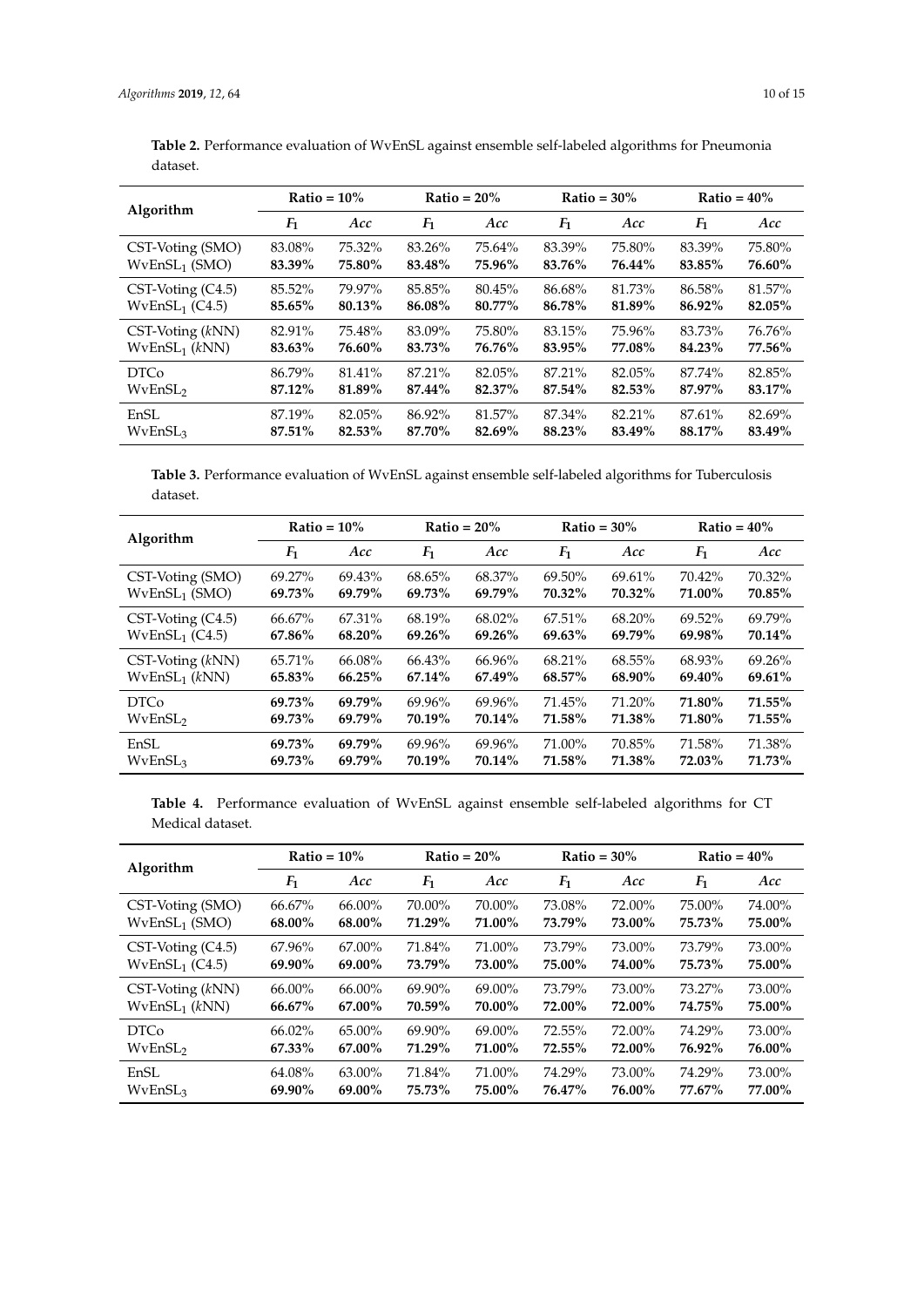Let  $r_i^j$ *i* be the rank of the *j*-th of *k* learning algorithms on the *i*-th of *M* problems. Under the null-hypothesis *H*0, which states that all the algorithms are equivalent, the Friedman aligned ranks test statistic is defined by:

$$
F_{AR} = \frac{(k-1)\left[\sum_{j=1}^{k} \hat{R}_{j}^{2} - (kM^{2}/4)(kM+1)^{2}\right]}{\frac{kM(kM+1)(2kM+1)}{6} - \frac{1}{k}\sum_{i=1}^{M} \hat{R}_{i}^{2}}
$$

where  $\hat{R}_i$  is equal to the rank total of the *i*-th dataset and  $\hat{R}_j$  is the rank total of the *j*-th algorithm. The test statistic  $F_{AR}$  is compared with the  $\chi^2$  distribution with  $(k-1)$  degrees of freedom. It is worth noticing that, FAR test does not require the commensurability of the measures across different datasets, since it is non-parametric, neither assumes the normality of the sample means, and thus, it is robust to outliers.

Additionally, in order to identify which algorithms report significant differences, the Finner test [\[38\]](#page-14-1) with a significance level  $\alpha = 0.05$ , is applied as a post-hoc procedure. More analytically, the Finner procedure adjusts the value of  $\alpha$  in a step-down manner. Let  $p_1, p_2, \ldots, p_{k-1}$  be the ordered *p*-values with  $p_1 \leq p_2 \leq \cdots \leq p_{k-1}$  and  $H_1, H_2, \ldots, H_{k-1}$  be the corresponding hypothesis. The Finner procedure rejects  $H_1$ – $H_{i-1}$  if  $i$  is the smallest integer such that  $p_i>1-(1-\alpha)^{(k-1)/i}$ , while the adjusted Finner *p*-value is defined by:

$$
p_F = \min \left\{ 1, \max \left\{ 1 - (1 - p_j)^{(k-1)/j} \right\} \right\},\
$$

where  $p_j$  is the *p*-value obtained for the *j*-th hypothesis and  $1 \le j \le i$ . It is worth mentioning that the test rejects the hypothesis of equality when the  $p_F$  is less than  $\alpha$ .

The control algorithm for the post-hoc test is determined by the best (lowest) ranking obtained in each FAR test. Moreover, the adjusted *p*-value with Finner's test ( $p_F$ ) was presented based on the corresponding control algorithm at the *α* level of significance while the post-hoc test rejects the hypothesis of equality when the value of  $p<sub>F</sub>$  is less than the value of *a*. It is worth mentioning that the FAR test and the Finner post-hoc test were performed based on the classification accuracy of each algorithm over all datasets and labeled ratio.

Table [5](#page-11-1) presents the information of the statistical analysis performed by nonparametric multiple comparison procedures for all ensemble self-labeled algorithms. The interpretation of Table [5](#page-11-1) demostrates that WvEnSL<sub>3</sub> reports the highest probability-based ranking by statistically presenting better results, followed by  $WvEnSL<sub>2</sub>$  and  $WvEnSL<sub>1</sub>$  (C4.5). Moreover, it is worth mentioning that all weighted voting ensemble outperformed the corresponding ensemble which utilize classical voting schemes. Finally, based on the statistical analysis, we can easily conclude that the new weighted voting scheme had a significant impact on the performance of all ensemble of self-labeled algorithms.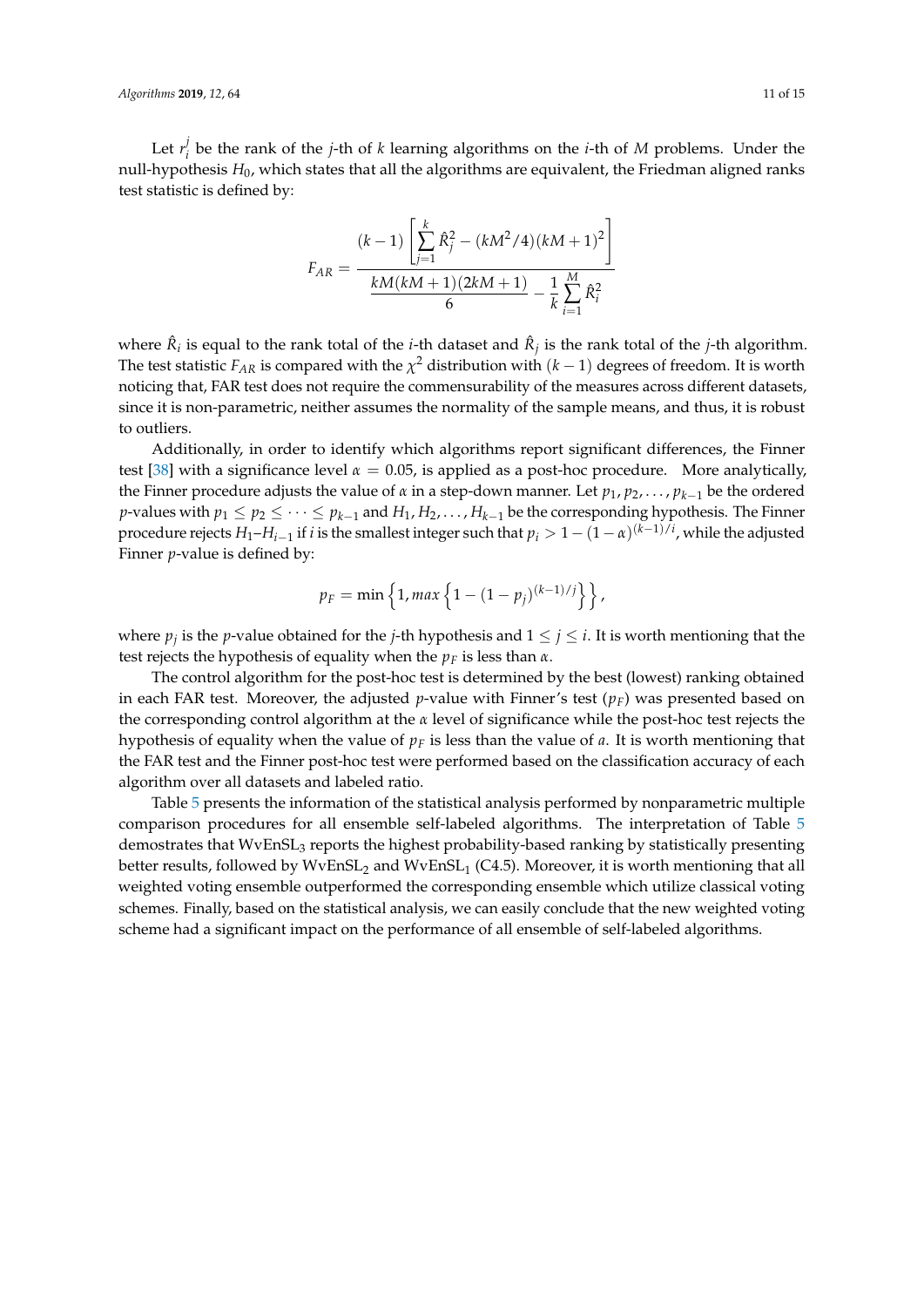<span id="page-11-1"></span>

|        |              | <b>Finner Post-Hoc Test</b> |
|--------|--------------|-----------------------------|
|        | $p_F$ -Value | <b>Null Hypothesis</b>      |
| 15.667 |              |                             |
| 34.958 | 0.174312     | accepted                    |
| 44.208 | 0.049863     | rejected                    |
| 47.958 | 0.029437     | rejected                    |
| 51.125 | 0.018734     | rejected                    |
| 64.042 | 0.001184     | rejected                    |
| 71.417 | 0.000194     | rejected                    |
| 88.292 | 0.000001     | rejected                    |
| 89.083 | 0.000001     | rejected                    |
| 98.250 | 0.000001     | rejected                    |
|        | <b>FAR</b>   |                             |

**Table 5.** Friedman Aligned Ranking (FAR) test and Finner post-hoc test.

#### *4.3. Performance Evaluation of WvEnSL against Classical Supervised Algorithms*

Next, we compare the classification performance of the proposed algorithm against the classical supervised classification algorithms: SMO, C4.5 and *k*NN. Moreover, we compare the performance of iCST-Voting against the ensemble of classifiers (Voting) which combines the individual predictions of the supervised classifiers utilizing a simple majority voting strategy. It is worth noticing that

- we selected WvEnSL<sub>3</sub> from all versions of the proposed algorithm since it presented the best overall performance.
- all supervised algorithms were trained using with  $100\%$  of the training set while WvEnSL<sub>3</sub> was trained using  $R = 40\%$  of the training set.

Table  $6$  presents the performance of the proposed algorithm  $WvEnSL<sub>3</sub>$  against the supervised algorithms SMO, C4.5, *k*NN and Voting on Pneumonia dataset, Tuberculosis dataset and CT Medical dataset. As above mentioned, the highest classification performance for each labeled ratio and performance metric is highlighted in bold. The aggregated results show that  $WvEnSL<sub>3</sub>$  is the most efficient algorithm since it illustrates the best overall classification performance. More specifically, WvEnSL<sub>3</sub> exhibits the highest *F*<sub>1</sub>-score and classification accuracy on Pneumonia and Tuberculosis datasets, while for CT Medical dataset, WvEnSL<sub>3</sub> reports the second best performance, considerably outperformed by C4.5.

<span id="page-11-2"></span>

|                                                                 |  | <b>Table 6.</b> Performance evaluation WvEnSL <sub>3</sub> against state-of-the-art supervised algorithms on |  |  |
|-----------------------------------------------------------------|--|--------------------------------------------------------------------------------------------------------------|--|--|
| Pneumonia dataset, Tuberculosis dataset and CT Medical dataset. |  |                                                                                                              |  |  |

| Algorithm           |        | Pneumonia |         | <b>Tuberculosis</b> | <b>CT</b> Medical |        |  |
|---------------------|--------|-----------|---------|---------------------|-------------------|--------|--|
|                     | Fı     | Acc       | $F_{1}$ | Acc                 | Fı                | Acc    |  |
| <b>SMO</b>          | 74.03% | 76.76%    | 71.41%  | 71.37%              | 74.91%            | 75.00% |  |
| C4.5                | 72.41% | 74.83%    | 62.32%  | 62.36%              | 79.82%            | 80.00% |  |
| 3NN                 | 72.32% | 74.51%    | 67.51%  | 67.49%              | 67.08%            | 67.00% |  |
| Voting              | 73.34% | 76.12%    | 71.00%  | 71.02%              | 74.07%            | 74.00% |  |
| WvEnSL <sub>3</sub> | 88.17% | 83.49%    | 72.03%  | 71.73%              | 77.67%            | 77.00% |  |

## <span id="page-11-0"></span>**5. Conclusions**

In this work, we proposed a new weighted voting ensemble self-labeled algorithm for the detection of lung abnormalities from X-rays, entitled WvEnSL. The proposed algorithm combines the individual predictions of self-labeled algorithms utilizing a new weighted voting methodology. The significant advantage of WvEnSL is that weights assigned on each component classifier of the ensemble are based on its accuracy on each class of the dataset.

For testing purposes, the algorithm was extensively evaluated using the chest X-rays (Pneumonia) dataset, the Shenzhen lung mask (Tuberculosis) dataset and the CT Medical images dataset. Our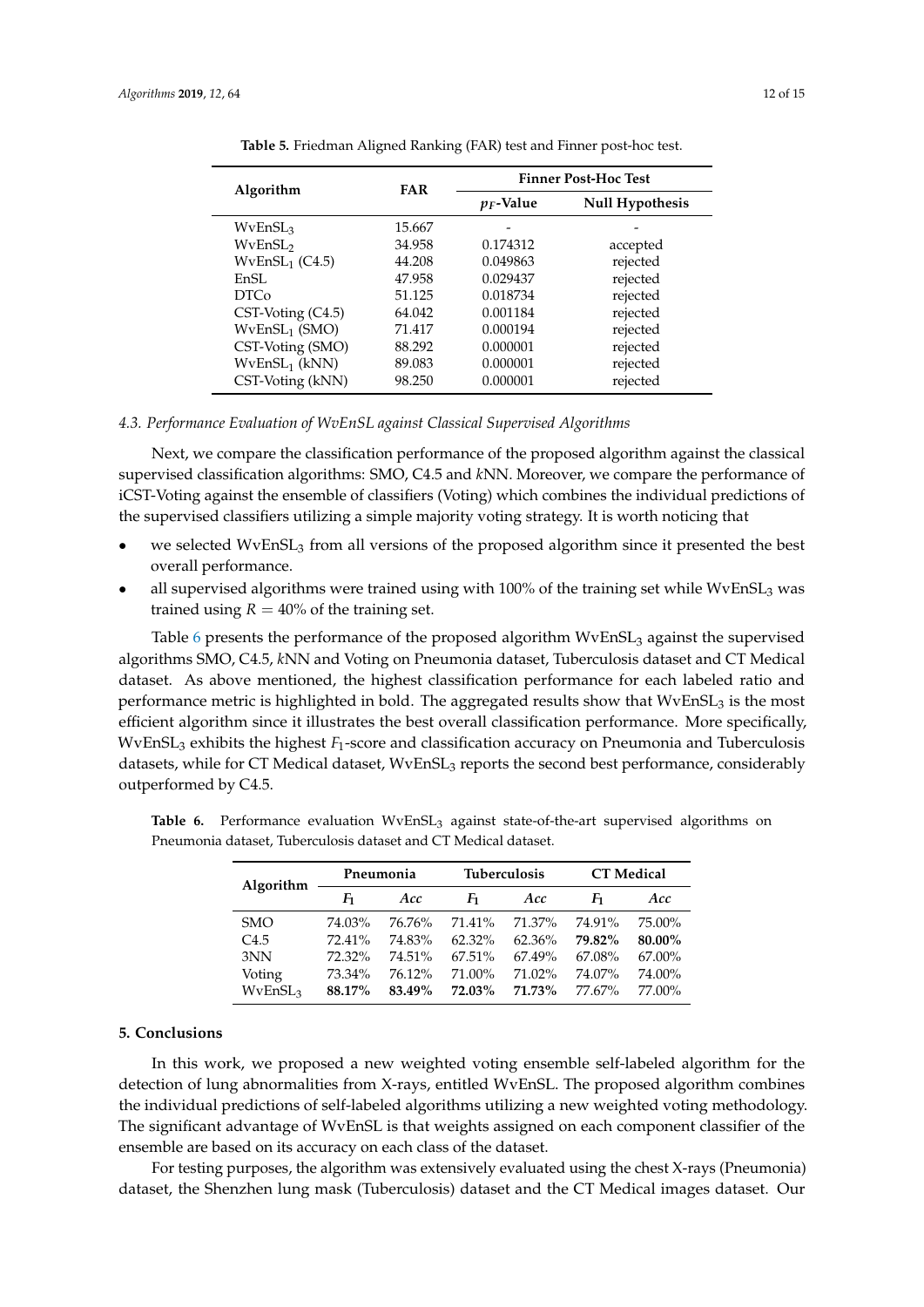numerical experiments indicated better classification accuracy of the WvEnSL and demonstrated the efficiency of the new weighted voting scheme, as statistically confirmed by the Friedman Aligned Ranks nonparametric test as well as the Finner post hoc test. Therefore, we can conclude that the new weighted voting strategy had a significant impact on the performance of all ensembles of self-labeled algorithms, exploiting the individual predictions of each component classifier more efficiently than the simple voting schemes. Finally, it is worth mentioning that efficient and powerful classification models could be developed by the adaptation of ensemble methodologies in the SSL framework.

In our future work, we intend to pursue extensive empirical experiments to compare the proposed WvEnSL with other algorithms belonging to different SSL classes, and evaluate its performance using various component self-labeled algorithms and base learners. Furthermore, since our preliminary numerical experiments are quite encouraging, our next step is to explore the performance of the proposed algorithm on imbalanced datasets [\[39](#page-14-2)[,40\]](#page-14-3) and incorporate our proposed methodology for multi-target problems [\[41–](#page-14-4)[43\]](#page-14-5). Additionally, another interesting aspect is the use of other component classifiers in the ensemble and enhance our proposed framework with more sophisticated and theoretically sound criteria for the development of an advanced weighted voting strategy. Finally, we intend to investigate and evaluate different strategies for the selection of the evaluation set.

**Author Contributions:** I.E.L., A.K., V.T. and P.P. conceived of the idea, designed and performed the experiments, analyzed the results, drafted the initial manuscript and revised the final manuscript.

**Funding:** This research received no external funding.

**Conflicts of Interest:** The authors declare no conflict of interest.

### **References**

- <span id="page-12-0"></span>1. Van Ginneken, B.; Stegmann, M.B.; Loog, M. Segmentation of anatomical structures in chest radiographs using supervised methods: A comparative study on a public database. *Medical Image Anal.* **2006**, *10*, 19–40. [\[CrossRef\]](http://dx.doi.org/10.1016/j.media.2005.02.002) [\[PubMed\]](http://www.ncbi.nlm.nih.gov/pubmed/15919232)
- <span id="page-12-1"></span>2. Livieris, I.; Kanavos, A.; Tampakas, V.; Pintelas, P. An ensemble SSL algorithm for efficient chest X-ray image classification. *J. Imaging* **2018**, *4*, 95. [\[CrossRef\]](http://dx.doi.org/10.3390/jimaging4070095)
- <span id="page-12-2"></span>3. Zhu, X.; Goldberg, A. Introduction to semi-supervised learning. *Synth. Lect. Artif. Intell. Mach. Learn.* **2009**, *3*, 1–130. [\[CrossRef\]](http://dx.doi.org/10.2200/S00196ED1V01Y200906AIM006)
- <span id="page-12-3"></span>4. Chapelle, O.; Scholkopf, B.; Zien, A. Semi-supervised learning. *IEEE Trans. Neural Netw.* **2009**, *20*, 542–542. [\[CrossRef\]](http://dx.doi.org/10.1109/TNN.2009.2015974)
- <span id="page-12-4"></span>5. Levatic, J.; Dzeroski, S.; Supek, F.; Smuc, T. Semi-supervised learning for quantitative structure-activity modeling. *Informatica* **2013**, *37*, 173–179.
- 6. Levati´c, J.; Ceci, M.; Kocev, D.; Džeroski, S. Semi-supervised classification trees. *J. Intell. Inf. Syst.* **2017**, *49*, 461–486. [\[CrossRef\]](http://dx.doi.org/10.1007/s10844-017-0457-4)
- <span id="page-12-10"></span>7. Livieris, I.; Kanavos, A.; Tampakas, V.; Pintelas, P. An auto-adjustable semi-supervised self-training algorithm. *Algorithm* **2018**, *11*, 139. [\[CrossRef\]](http://dx.doi.org/10.3390/a11090139)
- <span id="page-12-5"></span>8. Livieris, I.; Kiriakidou, N.; Kanavos, A.; Tampakas, V.; Pintelas, P. On ensemble SSL algorithms for credit scoring problem. *Informatics* **2018**, *5*, 40. [\[CrossRef\]](http://dx.doi.org/10.3390/informatics5040040)
- <span id="page-12-6"></span>9. Triguero, I.; García, S.; Herrera, F. Self-labeled techniques for semi-supervised learning: Taxonomy, software and empirical study. *Knowl. Inf. Syst.* **2015**, *42*, 245–284. [\[CrossRef\]](http://dx.doi.org/10.1007/s10115-013-0706-y)
- <span id="page-12-7"></span>10. Yarowsky, D. Unsupervised word sense disambiguation rivaling supervised methods. In Proceedings of the 33rd Annual Meeting of the Association For Computational Linguistics, Cambridge, MA, USA, 26–30 June 1995; pp. 189–196.
- <span id="page-12-8"></span>11. Blum, A.; Mitchell, T. Combining labeled and unlabeled data with co-training. In Proceedings of the 11th Annual Conference on Computational Learning Theory, Madison, WI, USA, 24–26 July 1998; pp. 92–100.
- <span id="page-12-9"></span>12. Zhou, Y.; Goldman, S. Democratic co-learning. In Proceedings of the 16th IEEE International Conference on Tools with Artificial Intelligence (ICTAI), Boca Raton, FL, USA, 15–17 November 2014; IEEE: Piscataway, NI, USA, 2004; pp. 594–602.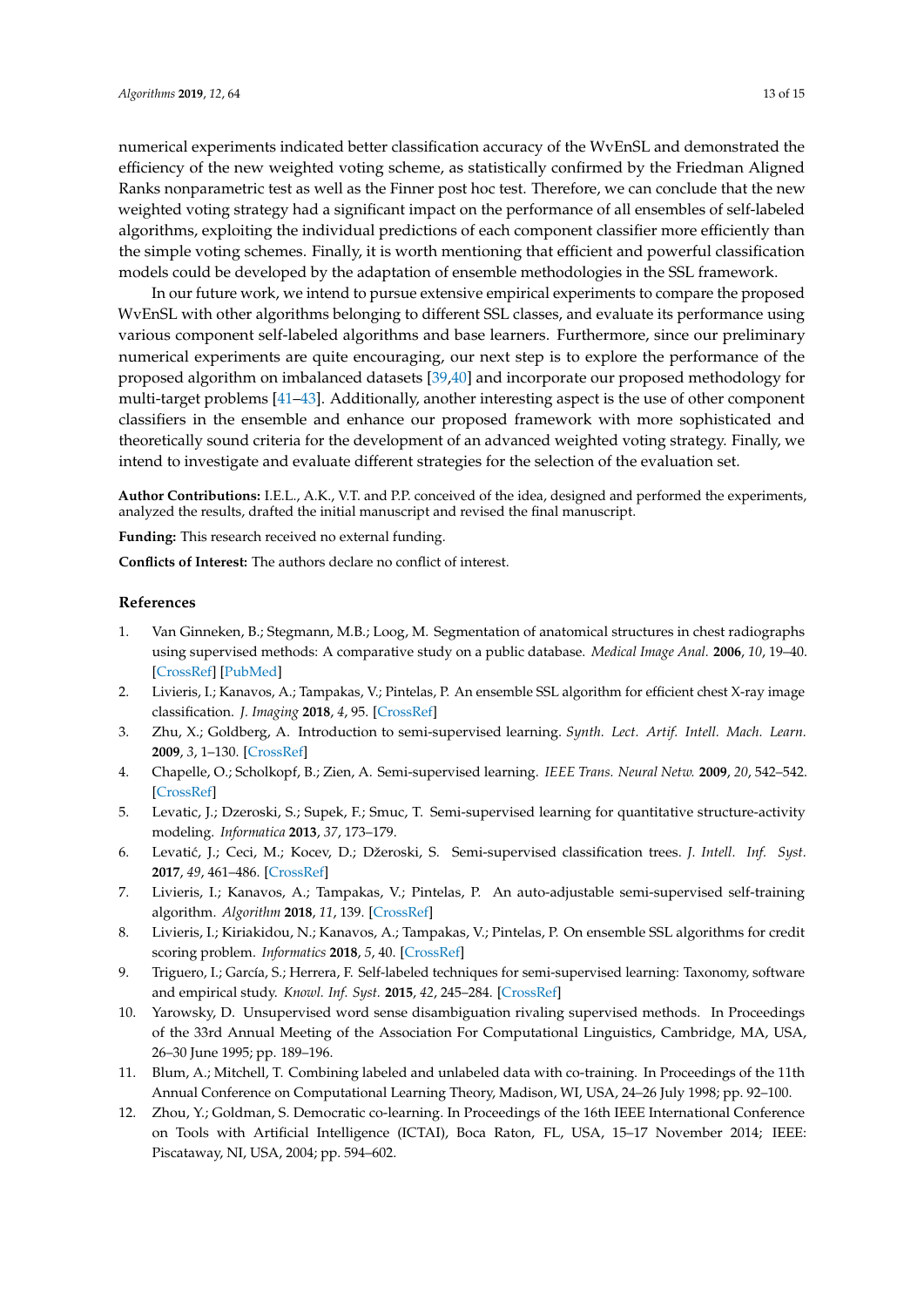- <span id="page-13-0"></span>13. Zhou, Z.; Li, M. Tri-training: Exploiting unlabeled data using three classifiers. *IEEE Trans. Knowl. Data Eng.* **2005**, *17*, 1529–1541. [\[CrossRef\]](http://dx.doi.org/10.1109/TKDE.2005.186)
- <span id="page-13-1"></span>14. Li, M.; Zhou, Z. Improve computer-aided diagnosis with machine learning techniques using undiagnosed samples. *IEEE Trans. Syst. Man Cybern. Part A Syst. Hum.* **2007**, *37*, 1088–1098. [\[CrossRef\]](http://dx.doi.org/10.1109/TSMCA.2007.904745)
- <span id="page-13-2"></span>15. Hady, M.; Schwenker, F. Combining committee-based semi-supervised learning and active learning. *J. Comput. Sci. Technol.* **2010**, *25*, 681–698. [\[CrossRef\]](http://dx.doi.org/10.1007/s11390-010-9357-6)
- <span id="page-13-3"></span>16. Livieris, I.; Kotsilieris, T.; Anagnostopoulos, I.; Tampakas, V. DTCo: An ensemble SSL algorithm for X-rays classification. In *Advances in Experimental Medicine and Biology*; Springer: Berlin/Heidelberg, Germany, 2018.
- <span id="page-13-4"></span>17. Livieris, I.; Kanavos, A.; Pintelas, P. Detecting lung abnormalities from X-rays using and improved SSL algorithm. *Electron. Notes Theor. Comput. Sci.* **2019**, accepted for publication.
- <span id="page-13-5"></span>18. Livieris, I. A new ensemble self-labeled semi-supervised algorithm. *Informatica* **2018**, accepted for publication.
- <span id="page-13-6"></span>19. Jaeger, S.; Karargyris, A.; Candemir, S.; Folio, L.; Siegelman, J.; Callaghan, F.; Xue, Z.; Palaniappan, K.; Singh, R.; Antani, S.; et al. Automatic tuberculosis screening using chest radiographs. *IEEE Trans. Med. Imaging* **2014**, *33*, 233–245. [\[CrossRef\]](http://dx.doi.org/10.1109/TMI.2013.2284099)
- <span id="page-13-7"></span>20. Melendez, J.; van Ginneken, B.; Maduskar, P.; Philipsen, R.; Reither, K.; Breuninger, M.; Adetifa, I.; Maane, R.; Ayles, H.; Sánchez, C. A novel multiple-instance learning-based approach to computer-aided detection of tuberculosis on chest X-rays. *IEEE Trans. Med. Imaging* **2015**, *34*, 179–192. [\[CrossRef\]](http://dx.doi.org/10.1109/TMI.2014.2350539)
- <span id="page-13-8"></span>21. Alam, J.; Alam, S.; Hossan, A. Multi-Stage Lung Cancer Detection and Prediction Using Multi-class SVM Classifier. In Proceedings of the 2018 International Conference on Computer, Communication, Chemical, Material and Electronic Engineering, Rajshahi, Bangladesh, 8–9 February 2018; IEEE: Piscataway, NI, USA, 2018; pp. 1–4.
- <span id="page-13-9"></span>22. Madani, A.; Moradi, M.; Karargyris, A.; Syeda-Mahmood, T. Semi-supervised learning with generative adversarial networks for chest X-ray classification with ability of data domain adaptation. In Proceedings of the 15th IEEE International Symposium on Biomedical Imaging, Washington, DC, USA, 4–7 April 2018; IEEE: Piscataway, NI, USA, 2018; pp. 1038–1042.
- <span id="page-13-10"></span>23. Guan, Q.; Huang, Y. Multi-label chest X-ray image classification via category-wise residual attention learning. *Pattern Recognit. Lett.* **2018**, doi:10.1016/j.patrec.2018.10.027. [\[CrossRef\]](http://dx.doi.org/10.1016/j.patrec.2018.10.027)
- <span id="page-13-11"></span>24. Dietterich, T. Ensemble methods in machine learning. In *Multiple Classifier Systems*; Kittler, J., Roli, F., Eds.; Springer: Berlin/Heidelberg, Germany, 2001; Volume 1857, pp. 1–15.
- <span id="page-13-12"></span>25. Rokach, L. *Pattern Classification Using Ensemble Methods*; World Scientific Publishing Company: Singapore, 2010.
- <span id="page-13-13"></span>26. Powers, D.M. Evaluation: From precision, recall and F-measure to ROC, informedness, markedness and correlation. *J. Mach. Learn. Technol.* **2011**, *2*, 37–63.
- <span id="page-13-14"></span>27. Hall, M.; Frank, E.; Holmes, G.; Pfahringer, B.; Reutemann, P.; Witten, I. The WEKA data mining software: An update. *SIGKDD Explor. Newsl.* **2009**, *11*, 10–18. [\[CrossRef\]](http://dx.doi.org/10.1145/1656274.1656278)
- <span id="page-13-15"></span>28. Kermany, D.; Goldbaum, M.; Cai, W.; Valentim, C.; Liang, H.; Baxter, S.; McKeown, A.; Yang, G.; Wu, X.; Yan, F. Identifying medical diagnoses and treatable diseases by image-based deep learning. *Cell* **2018**, *172*, 1122–1131. [\[CrossRef\]](http://dx.doi.org/10.1016/j.cell.2018.02.010)
- <span id="page-13-16"></span>29. Stirenko, S.; Kochura, Y.; Alienin, O.; Rokovyi, O.; Gang, P.; Zeng, W.; Gordienko, Y. Chest X-ray analysis of tuberculosis by deep learning with segmentation and augmentation. *arXiv* **2018**, arXiv:1803.01199.
- <span id="page-13-17"></span>30. Albertina, B.; Watson, M.; Holback, C.; Jarosz, R.; Kirk, S.; Lee, Y.; Lemmerman, J. Radiology data from the cancer Genome Atlas Lung Adenocarcinoma [TCGA-LUAD] collection. *Cancer Imaging Arch.* **2016**.
- <span id="page-13-18"></span>31. Clark, K.; Vendt, B.; Smith, K.; Freymann, J.; Kirby, J.; Koppel, P.; Moore, S.; Phillips, S.; Maffitt, D.; Pringle, M. The Cancer Imaging Archive (TCIA): maintaining and operating a public information repository. *J. Digit. Imaging* **2013**, *26*, 1045–1057. [\[CrossRef\]](http://dx.doi.org/10.1007/s10278-013-9622-7)
- <span id="page-13-19"></span>32. Wang, Y.; Xu, X.; Zhao, H.; Hua, Z. Semi-supervised learning based on nearest neighbor rule and cut edges. *Knowl.-Based Syst.* **2010**, *23*, 547–554. [\[CrossRef\]](http://dx.doi.org/10.1016/j.knosys.2010.03.012)
- <span id="page-13-20"></span>33. Platt, J. *Advances in Kernel Methods—Support Vector Learning*; MIT Press: Cambridge, MA, USA, 1998.
- <span id="page-13-21"></span>34. Quinlan, J. *C4.5: Programs for Machine Learning*; Morgan Kaufmann: San Francisco, CA, USA, 1993.
- <span id="page-13-22"></span>35. Aha, D. *Lazy Learning*; Kluwer Academic Publishers: Dordrecht, The Netherlands, 1997.
- <span id="page-13-23"></span>36. Wu, X.; Kumar, V.; Quinlan, J.; Ghosh, J.; Yang, Q.; Motoda, H.; McLachlan, G.; Ng, A.; Liu, B.; Yu, P.; et al. Top 10 algorithms in data mining. *Knowl. Inf. Syst.* **2008**, *14*, 1–37. [\[CrossRef\]](http://dx.doi.org/10.1007/s10115-007-0114-2)